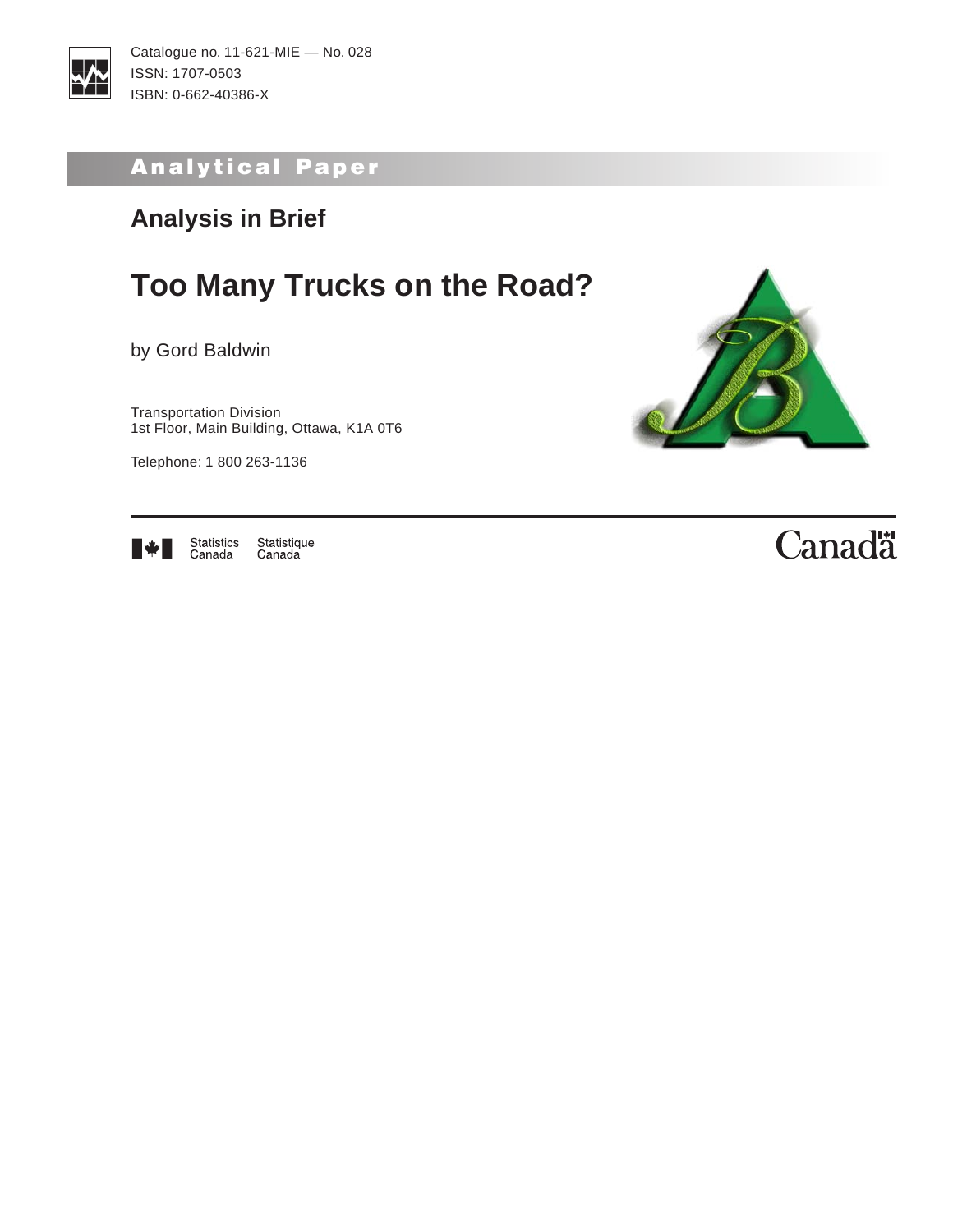

## **Too Many Trucks on the Road?**

#### **Gord Baldwin**

| <b>Review Committee:</b> | Tim Davis, John Flanders and Penny Hope-Ross; Terry Ganton,<br><b>Transport Canada</b> |
|--------------------------|----------------------------------------------------------------------------------------|
| <b>Managing Editor:</b>  | <b>Yvan Gervais</b>                                                                    |
| <b>Production:</b>       | Debi Soucy                                                                             |
|                          |                                                                                        |

**May 2005** 

Catalogue No: 11-621-MIE2005028 ISSN: 1707-0503 ISBN: 0-662-40386-X Frequency: Irregular

How to obtain more information: National inquiries line: 1 800 263-1136 E-Mail inquiries: analysisinbrief-analyseenbref@statcan.ca

Published by the authority of the Minister responsible for Statistics Canada © Minister of Industry 2005 **Ottawa** 

All rights reserved. The content of this publication may be reproduced, in whole or in part, and by any means, without further permission from Statistics Canada, subject to the following conditions: that it is done solely for the purposes of private study, research, criticism, review, newspaper summary, and/or for non-commercial purposes; and that Statistics Canada be fully acknowledged as follows: Source (or "Adapted from", if appropriate): Statistics Canada, name of product, catalogue, volume and issue numbers, reference period and page(s). Otherwise, no part of this publication may be reproduced, stored in a retrieval system or transmitted in any form or by any means, electronic, mechanical, photocopy, for any purposes, without the prior written permission of Licensing Services, Marketing Division, Statistics Canada, Ottawa, Ontario, Canada K1A 0T6.

#### **Note of appreciation**

Canada owes the success of its statistical system to a long-standing partnership between Statistics Canada, the citizens of Canada, its businesses, governments and other institutions. Accurate and timely statistical information could not be produced without their continued cooperation and goodwill.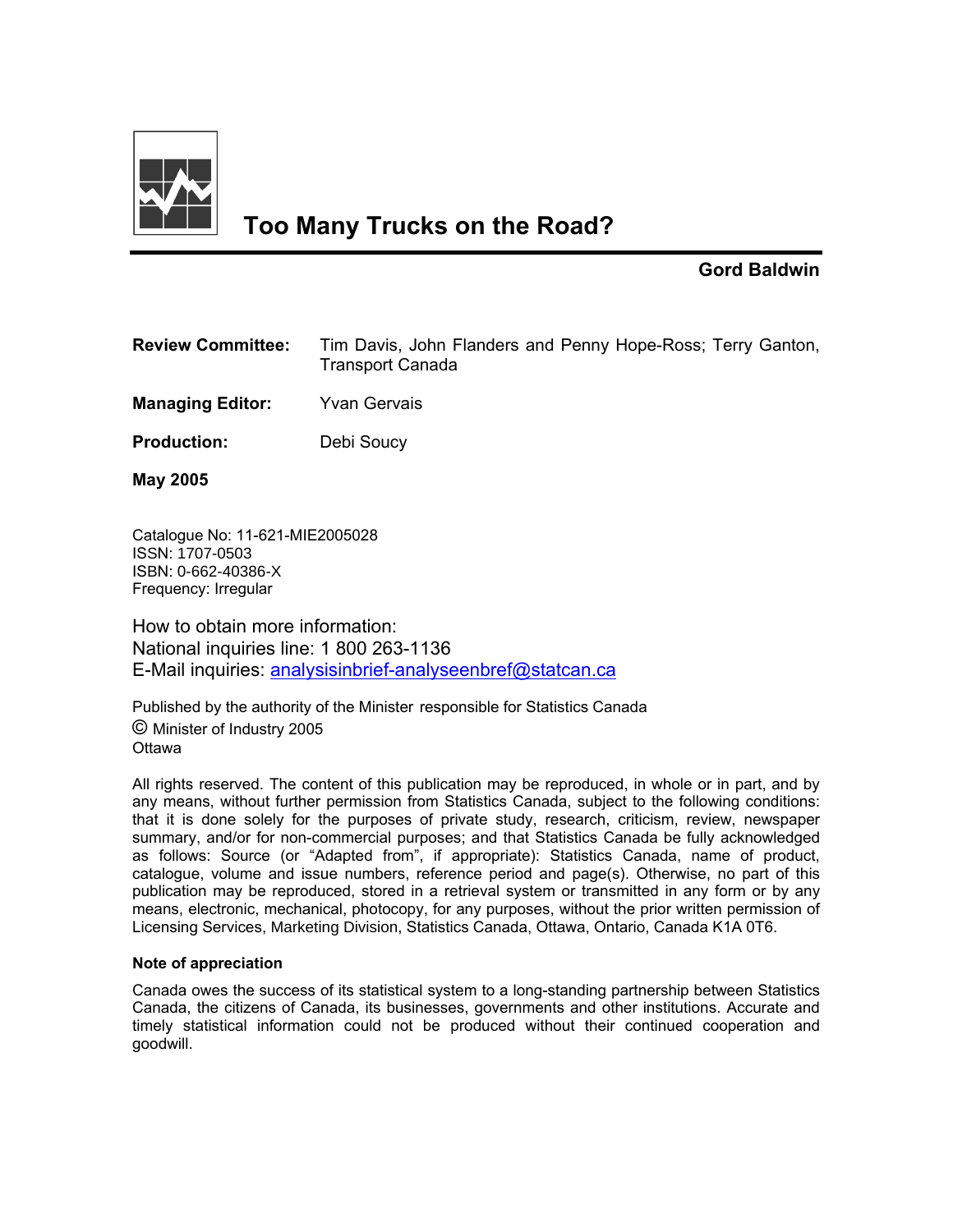## **Too Many Trucks on the Road?**

#### **Gord Baldwin Transportation Division**

#### **Summary**

Since the late 1990s, car drivers have had the growing perception that the roads have become more congested with trucks.

In fact, between 2000 and 2003, the number of trucks actually decreased by 0.2% while the number of cars grew by 5.5%.

However, trucks travel much greater distances than cars. As a result car drivers are likely to see more trucks on the road than the registration counts would suggest.

In 2003, based on provincial registration data, there were 27 cars for every truck. However, based on the distances that vehicles travel, the likelihood that car drivers encounter trucks increases because trucks are driven 2.5 times more kilometres on average than cars.

The likelihood of seeing a truck varies with the day of the week, the time of the day and the location. Trucks are relatively more 'visible' during weekdays, at night and at border crossings than cars.

With the population on the rise and the economy growing, the competition is likely to get even more intense.

At border crossing points, for example, the congestion in truck traffic has already reached substantial proportions (although dedicated lines for commercial traffic may improve the situation at the actual crossing).

This paper analyzes the type of truck traffic on Canada's roads, using data on registrations and performance from the Canadian Vehicle Survey. This is a voluntary vehicle-based survey started in 1999 and conducted by Statistics Canada with funding from Transport Canada.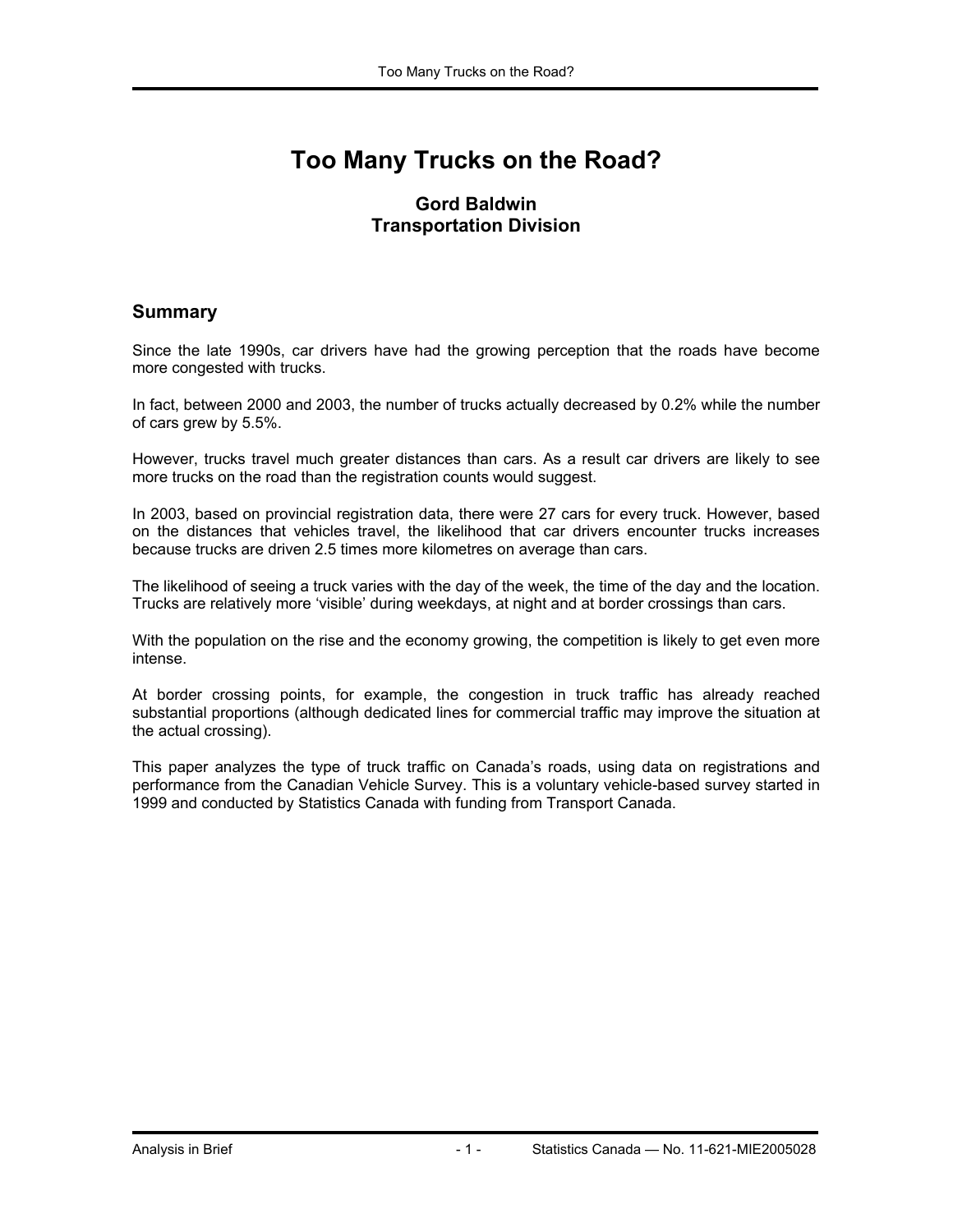#### **Truck traffic: A case of "just-in-time"**

A major factor in truck traffic on roads these days is the concept of "just-in-time" delivery of freight, where factories require delivery that's synchronized with manufacturing processes.

The trucking industry has become so efficient that manufacturing plants and other businesses can use them as warehouses on wheels. Parts and products are scheduled to arrive as they are needed, rather than taking up space on a warehouse floor.

In addition, one of the fastest growing sources of business has been linked to cross-border trade. Road dominated as a means of transportation for trade between Canada and the United States in 2003. In terms of revenue, over 53% of Canadian exports and 79% of imports were moved by truck $1$ 

In 2003, the roughly 2,200 long distance for-hire trucking companies based in Canada that had annual operating revenues of \$1 million or more generated \$16.8 billion in revenues, up 7.5% from 2002.

Transborder movements accounted for 22% of total shipments and 47% of revenues. Carriers hauled 8.7 million shipments across the Canada-US border in 2003, with freight totalling more than 85 million tonnes. These transborder shipments generated \$8.0 billion in revenues.

Without a doubt, Ontario is the centre of Canada's trucking industry. In 2003, freight originating in Ontario for long-distance trucking accounted for 38% of domestic tonnage and 37% of domestic revenues in Canada.

With all this truck traffic, there appears to be a perception that congestion, especially with the competition for road space between cars and trucks, is growing in Canada since the late 1990s.

There are "public concerns that there are too many trucks on the road".<sup>2</sup> What may be the cause? "As a result of deregulation, there are far too many trucks on the road…" is one explanation put forward.<sup>3</sup>

That's one perception. But just how does it work out in reality?

-

<sup>1.</sup> The data in this section come from *Trucking in Canada, 2003,* Statistics Canada Catalogue no. 53-222-XIB.

<sup>2.</sup> See Western Transportation Advisory Council, *Moving Forward A Guide on the Importance of Transportation in Canada,* December, 1999, page 21; www.westac.com/pdfs/mffreight.pdf. See also a speech by Mr. Paul Szabo (Mississauga South, Lib.), "There certainly is a perception that there are too many trucks on the road and they're impeding others' ability to be mobile," 37<sup>th</sup> Parliament, 1<sup>st</sup> Session, Standing Committee on Transport and Government Operations, Tuesday, April 30, 2002,

www.parl.gc.ca/InfoComDoc/37/1/TRGO/Meetings/Evidence/trgoev62-e.htm.

<sup>3.</sup> See Ms. Cathy Walker, *Proceedings of the Subcommittee on Transportation Safety,* Standing Senate Committee on Transport and Communications; Issue 6—Evidence, Ottawa, Thursday, February 13, 1997, www.parl.gc.ca/english/senate/com-e/safe-e/06mn-e.htm.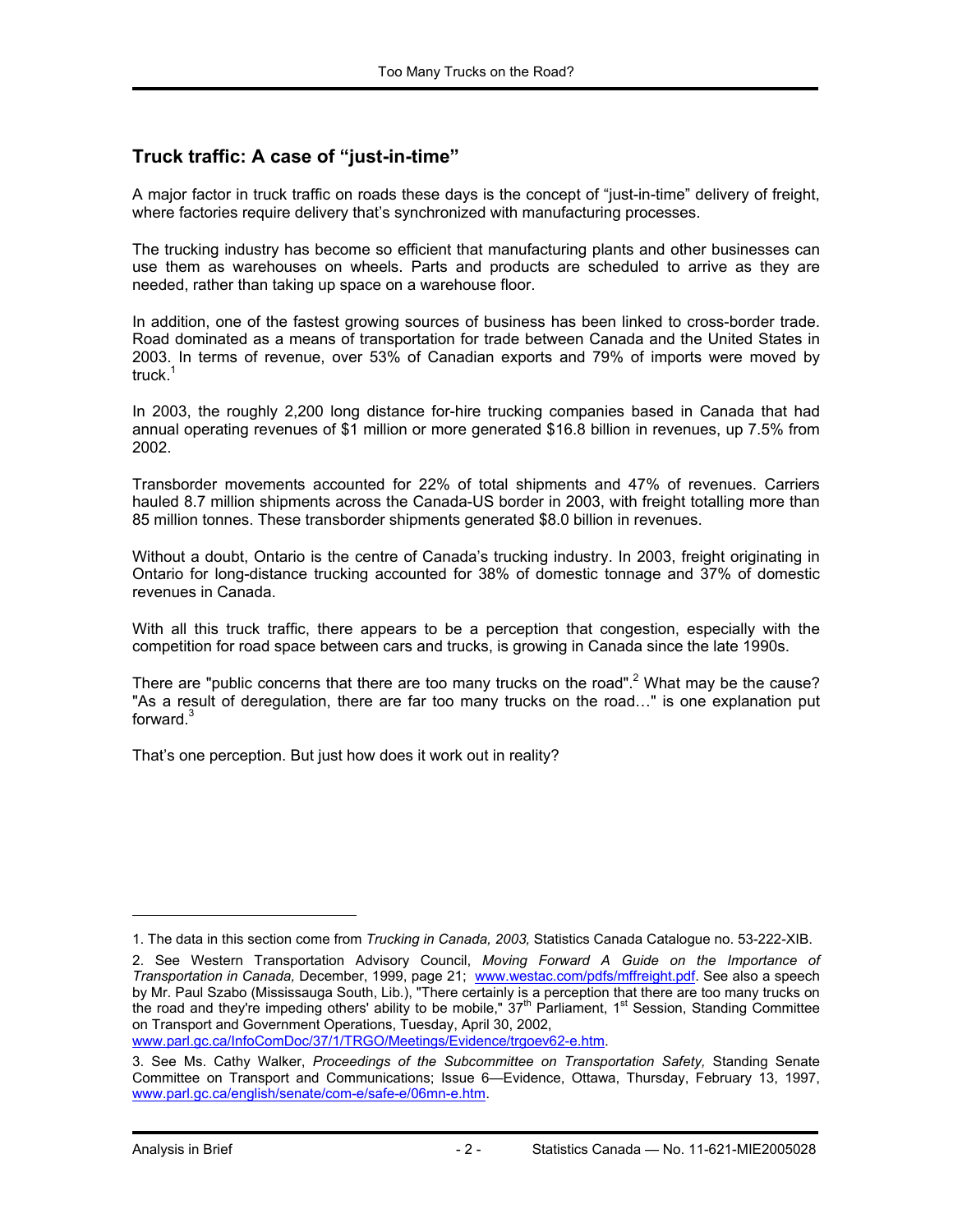#### **Fewer trucks on the road**

Between 2000 and 2003, the number of registered trucks decreased by 0.2% while the number of cars went up by 5.5%.

In 2003, the number of registered trucks in Canada reached 660,450. These consisted of 378,258 small trucks and 282,192 large trucks. (Small trucks ranged from 4.5 tonnes up to just under 15 tonnes, while large trucks weighed 15 tonnes or more.)

On the other hand, the country had 17.8 million registered cars.

In Canada, in 2000, there were 661,446 trucks registered: 391,291 small trucks and 270,155 large trucks. This compared to 16.8 million registered cars (on-road vehicles up to 4.5 tonnes).

In other words, for every truck registered with a provincial or territorial government in 2003, there were 27 cars. This was up from 25 cars for every truck just three years earlier.

In terms of the largest trucks such as 18-wheelers, there were 63 cars for every truck in 2003, up from 62 in 2000.

#### **Vehicle body types**

The vehicle body types, not surprising, are quite different for the small trucks versus the large trucks. This description also helps give a better picture of the vehicles in the respective groups. Small trucks, in 2003, were made up of:

- $\bullet$  4% vans:
- 11% pickups;
- 81% straight trucks;
- 3% tractor trailers;
- 2% others

Large trucks, in 2003, were made up of:

- 41% straight trucks;
- 58% tractor trailers;
- 1% others.

The small truck fleet is made up of 40% gasoline users, 58% diesel and 2% other fuels. This compares with the large truck fleet where only 7% use gasoline while 93% use diesel. For more information on these topics, see *Canadian Vehicle Survey, Annual 2003,* Statistics Canada Catalogue no. 53-223-XIE.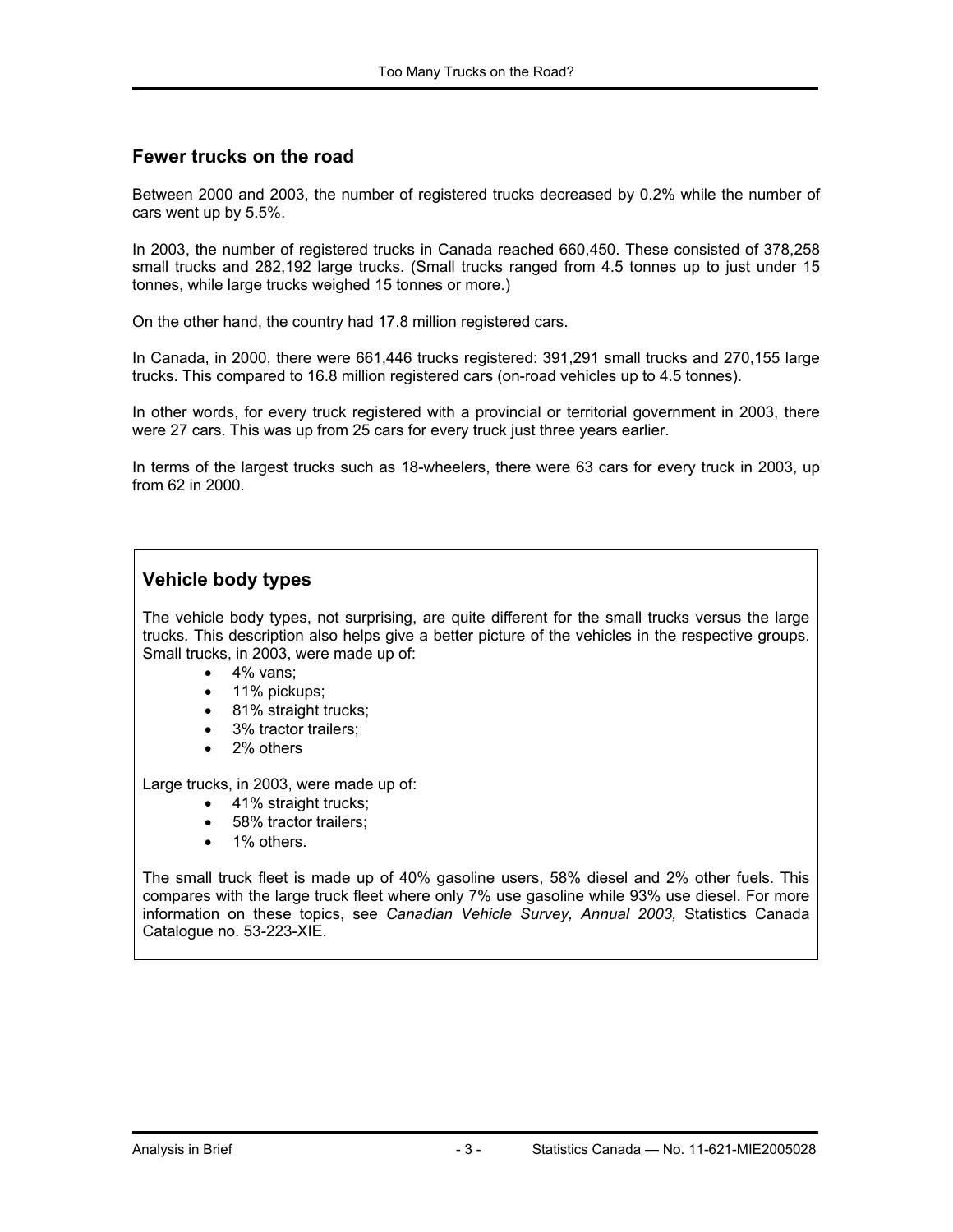#### **Trucks travel longer distances**

Trucks are more 'visible' on the road not just because they are bigger. They also travel longer distances than cars, increasing the likelihood to encounter them on the road.

According to Canadian Vehicle Survey data, trucks travelled an estimated 26.6 billion km in 2000, compared with an estimated 282 billion km for cars.

Three years later, trucks travelled about 25 billion km (-7%), while the estimated distance for cars was 286 billion km (+1.5%).

This change is due to an increase in registered cars combined while truck registrations declined and a larger reduction in average distance travelled by trucks relative to cars.

In 2000, trucks were driven, on average, 3.5 times the number of kilometres driven by cars. By 2003, trucks were driven 2.5 times the average distance driven by cars. This means that car drivers are more likely to encounter a truck than the registration counts would suggest.

A car driver is more likely to see a big truck rather than a small one, even if the number of registered small trucks is higher.

In fact, the large trucks travelled 18.6 billion km in 2003, while the small trucks travelled 6.2 billion km.

For large trucks, the average annual distance was three to four times higher, reflecting their use for long-haul trucking. Large trucks put in over 66 000 km a year, small trucks about 19 000 and cars over 16 000.<sup>4</sup> In 2000, large trucks averaged over 81,000 km a year, small trucks about 18 600 and cars around 17 000 km.

|                     | Total                     | Annual<br>average | <b>Daily</b><br>average |  |
|---------------------|---------------------------|-------------------|-------------------------|--|
| <b>Vehicle type</b> | billions of<br>vehicle-km | km per vehicle    |                         |  |
| Small trucks        | 6.2                       | 19 144            | 52                      |  |
| Large trucks        | 18.6                      | 66 640            | 183                     |  |
| Cars                | 286.3                     | 16 333            | 45                      |  |

| Vehicle-kilometres driven, by vehicle type, Canada, 2003 |  |  |  |  |  |  |
|----------------------------------------------------------|--|--|--|--|--|--|
|----------------------------------------------------------|--|--|--|--|--|--|

**Source:** Statistics Canada, *Canadian Vehicle Survey, Annual 200*3, Catalogue no. 53-223-XIE, pages 26 and 30.

1

<sup>4.</sup> Statistics Canada, *Canadian Vehicle Survey, Annual 2003,* Catalogue no. 53-223-XIE, page 30.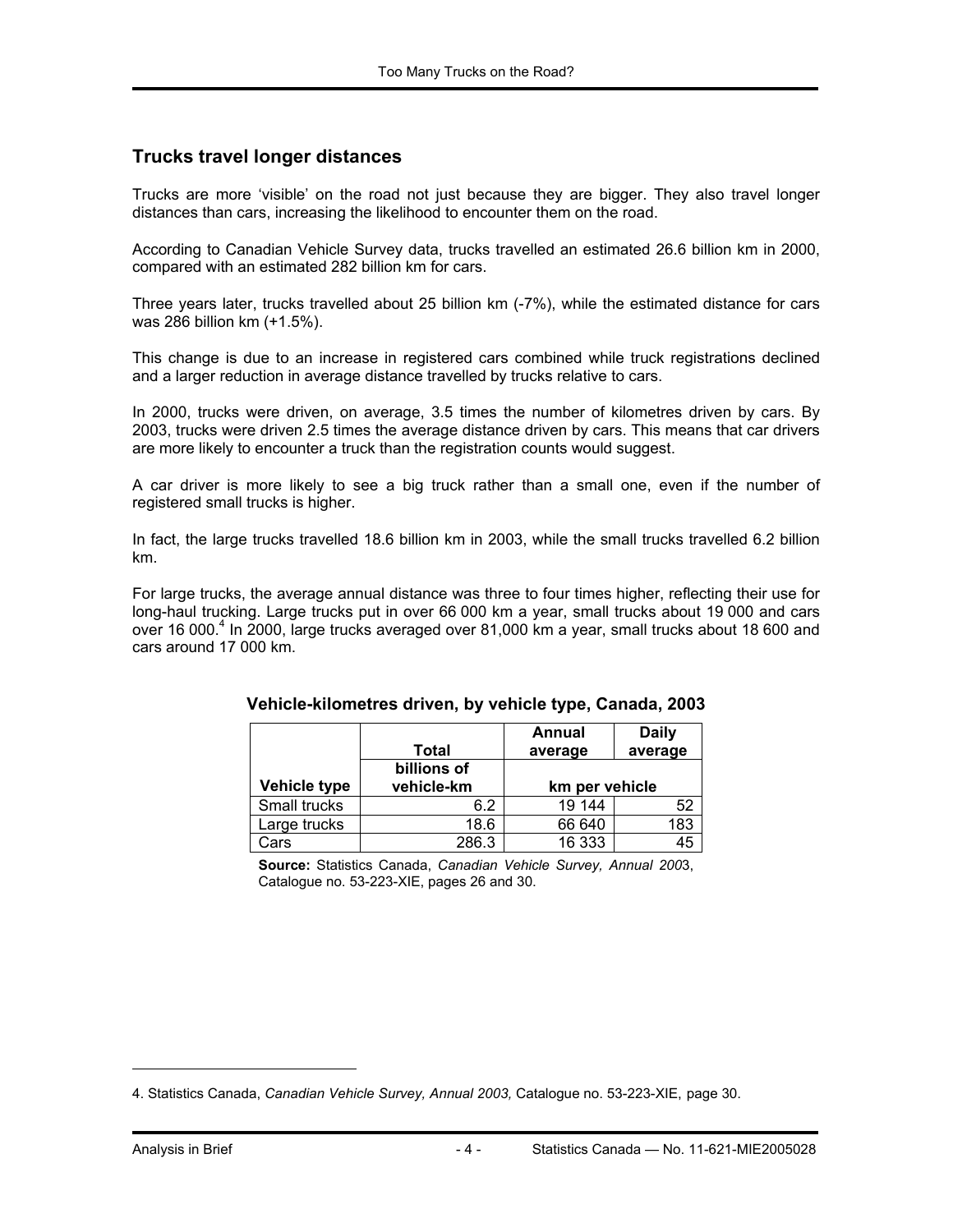#### **Trucks run mostly on weekdays**

Are cars and trucks sharing the road at the same time? If they do, it could also contribute to perceptions about the volume of truck traffic.

Truck traffic is more concentrated during weekdays. Small trucks travel only about 8% of their total kilometres on weekends, while large trucks travel only about 11% of their total distance.

In comparison, travel for both small and large trucks put in an estimated 20% of their total estimated weekly travel during their peak day (Thursday for small trucks and Tuesday for large trucks).

Car traffic is much more balanced. Cars travel between 12% and 16% of kilometres driven every day.

As a result on average, a car driver is likely to see more trucks on weekdays than during the weekend.



#### **Trucks travel mostly on weekdays**

**Source:** Statistics Canada, Canadian Vehicle Survey, Annual, 2003, Catalogue no. 53-223-XIE.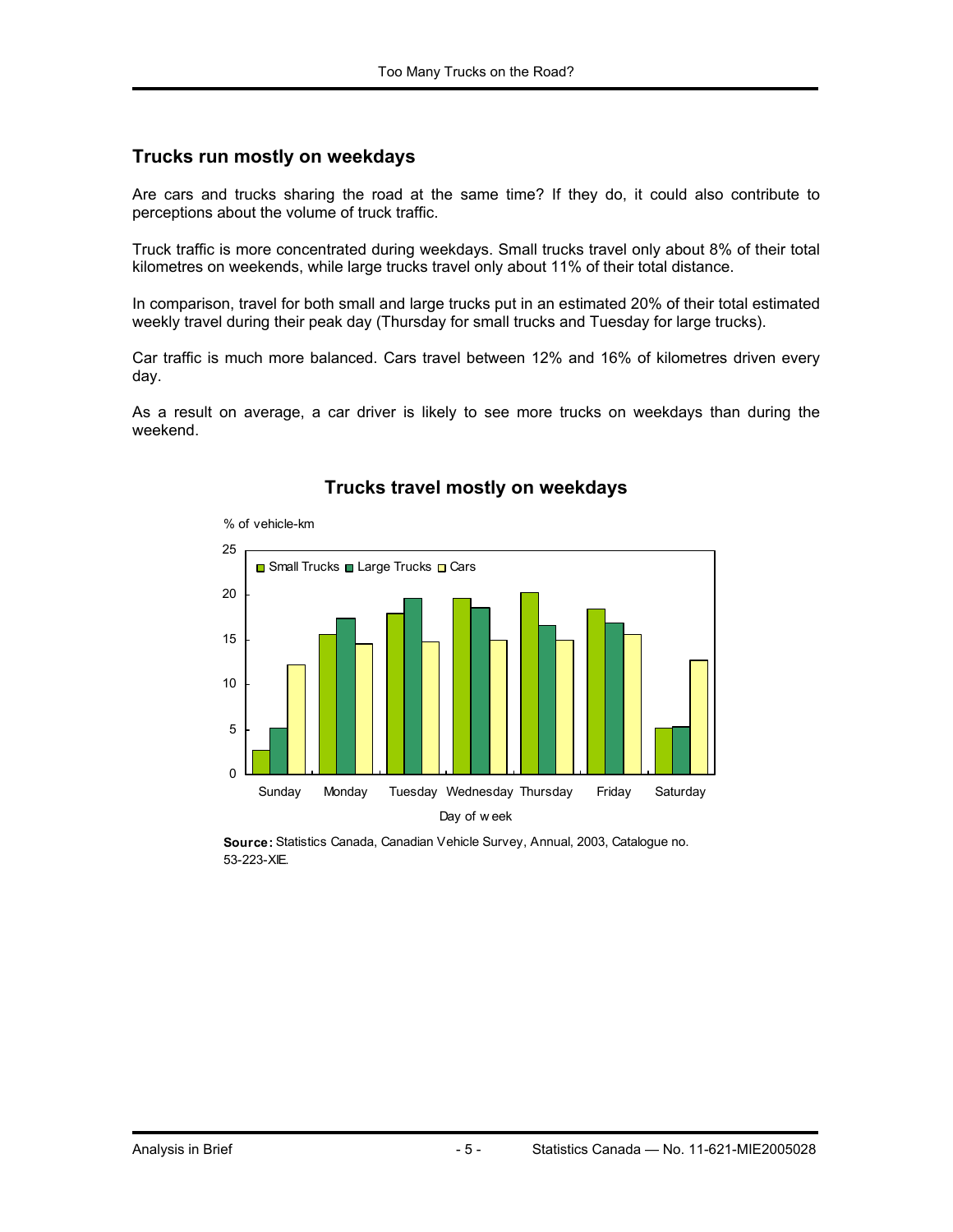#### **Volume of traffic varies with time of day**

The volume of traffic also varies with the time of day.

Cars, small trucks and large trucks are all competing for road space primarily during the day from 6 a.m. to 6 p.m.

Small trucks travel 87% of their kilometres during the day, cars 77% and large trucks 68%.

Both large trucks and cars travel about one-fifth of their daily journey during the evening, that is, from 6 p.m. to midnight, compared to about one-tenth for small trucks.

Large trucks put the largest proportion of their travelling time between midnight and 6 a.m., registering about 12% of their kilometres. This compares with only 4% for small trucks and 3% for  $cars.<sup>5</sup>$ 

According to the Ontario Trucking Association: "If more shippers were willing to have freight delivered at night when traffic volumes are at their lowest, some of the truck traffic could be taken out of the road during peak congestion periods."<sup>6</sup>



#### **All vehicle types compete for the roads in daytime**

**Source:** Statistics Canada, Canadian Vehicle Survey, Annual, 2003, Catalogue no. 53-223-XIE.

1

<sup>5.</sup> Statistics Canada, *Canadian Vehicle Survey, Annual 2003,* Catalogue no. 53-223-XIE, page 44.

<sup>6.</sup> Ontario Trucking Association, *Relieving Traffic Congestion: A Discussion Paper,* Spring 2001, page 8, www.ontruck.org/issues/docs/pdf/relievingtrafficcongestion.pdf.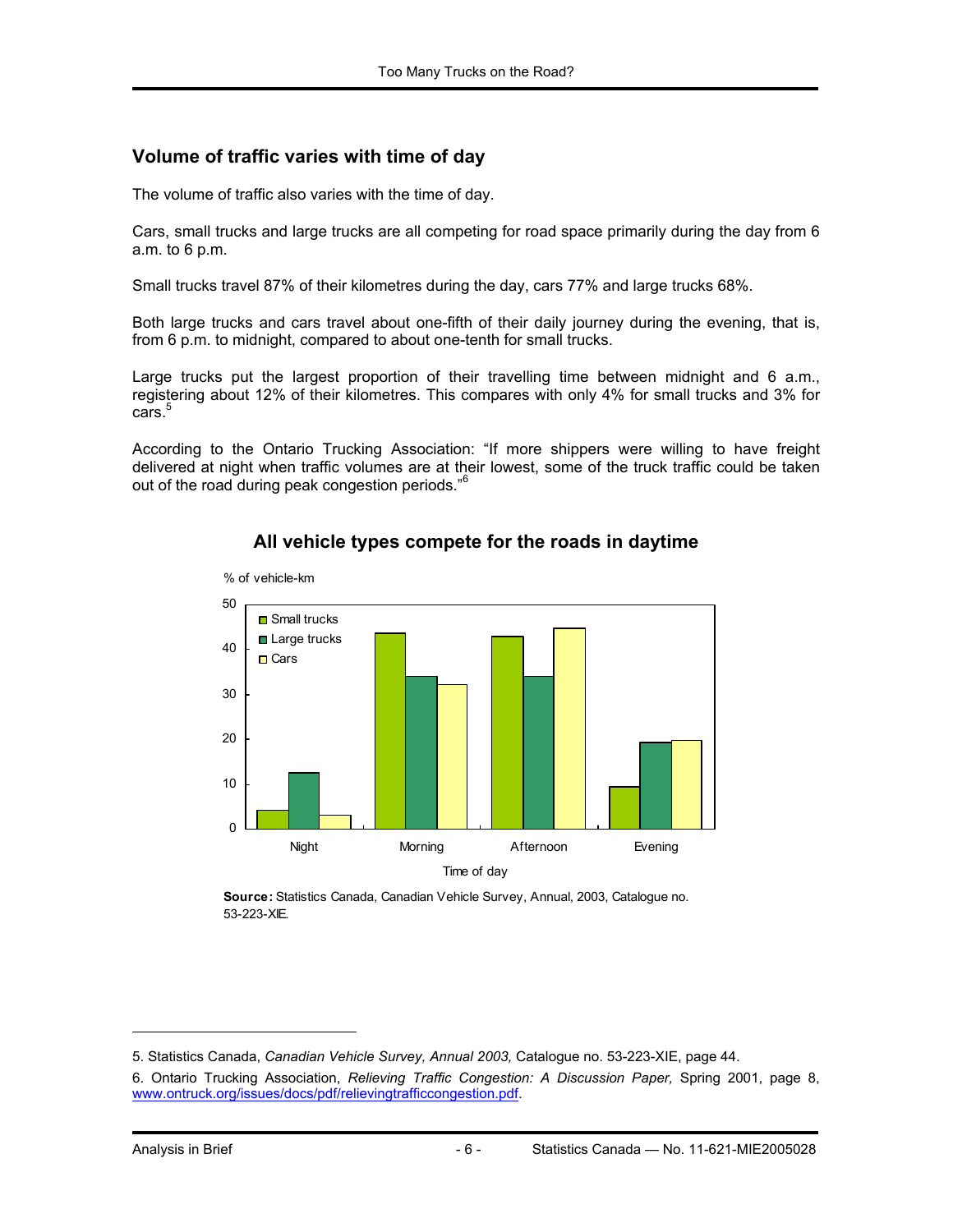#### **Truck congestion at border crossings**

Truck activity is not only concentrated into certain days of the week and certain times of the day. It is also concentrated in specific areas, and one key region commanding attention is the Canada-US border.

Relatively speaking, there are far fewer cars for every truck at border crossings. In 2003, there were 27 cars per truck based on registration. However, there were only two to six personal vehicles for every truck, for southbound traffic at the border crossings shown below.

Based on US Customs border crossing counts, at five selected Customs stations in 2003, there were 4.5 cars (personal vehicles) crossing into the United States from Canada for every truck.

At some busy commercial crossing such as Alexandria Bay, N.Y., and Port Huron, Michigan, the figures approached only two cars for every truck crossing.

|                                   |               | <b>Personal</b> | <b>Ratio of personal</b> |
|-----------------------------------|---------------|-----------------|--------------------------|
| US border crossing                | <b>Trucks</b> | <b>Vehicles</b> | vehicles to trucks       |
| Detroit MI                        | 1,634,319     | 6,315,590       | 3.9                      |
| Alexandria Bay NY                 | 297,220       | 649,161         | 2.2                      |
| Buffalo-Niagara NY                | 1,162,961     | 6,414,415       | 5.5                      |
| Port Huron MI                     | 928,074       | 1,965,011       | 2.1                      |
| <b>Blaine WA</b>                  | 365,089       | 2,299,636       | 6.3                      |
| <b>Total-all border crossings</b> | 6,728,228     | 30,220,184      | 4.5                      |

#### **Vehicles crossing into the United States from Canada, by US border crossing, 2003<sup>1</sup>**

1. The data in this table are different from the other data in this report because:

• They are not from Statistics Canada's Canadian Vehicle Survey (CVS)

- These data would include vehicles of all nationalities crossing the border. The CVS data are Canadian registered vehicles only.
- The US border crossing data for personal vehicles include motorcycles and snowmobiles which are not included in the CVS.
- The US border crossing data can group several crossings. For example, the Buffalo-Niagara data include the Lewiston Bridge, Peace Bridge, Rainbow Bridge and Whirlpool Bridge data.

**Source:** Bureau of Transportation Statistics, *Border Crossing/Entry data*, based on data from U.S. Customs Service, www.BTS.gov.

At Canadian border crossing, the trend is the same for northbound traffic. The proportion of truck traffic is increasing at many border crossings.

For all land crossings in 2003, there were 4.5 cars for every truck that crossed into Canada from the United States<sup>7</sup>

Canadian crossing data show the vehicle's nationality. There were 7.2 US cars for every US truck, and 3.4 Canadian cars for every Canadian truck.

-

<sup>7.</sup> Statistics Canada CANSIM Table 427-0002. The frontier count is done using the information collected about the entrants into Canada recorded on forms by Canada Customs and Revenue Agency (CCRA) officials. Each port of entry sends in its administrative data according to an understanding signed by Statistics Canada and CCRA. At all ports of entry across Canada, a count is done to determine the number of vehicles (cars, trucks, motorcycles, snowmobiles and bicycles) in the case of highway and ferry points.